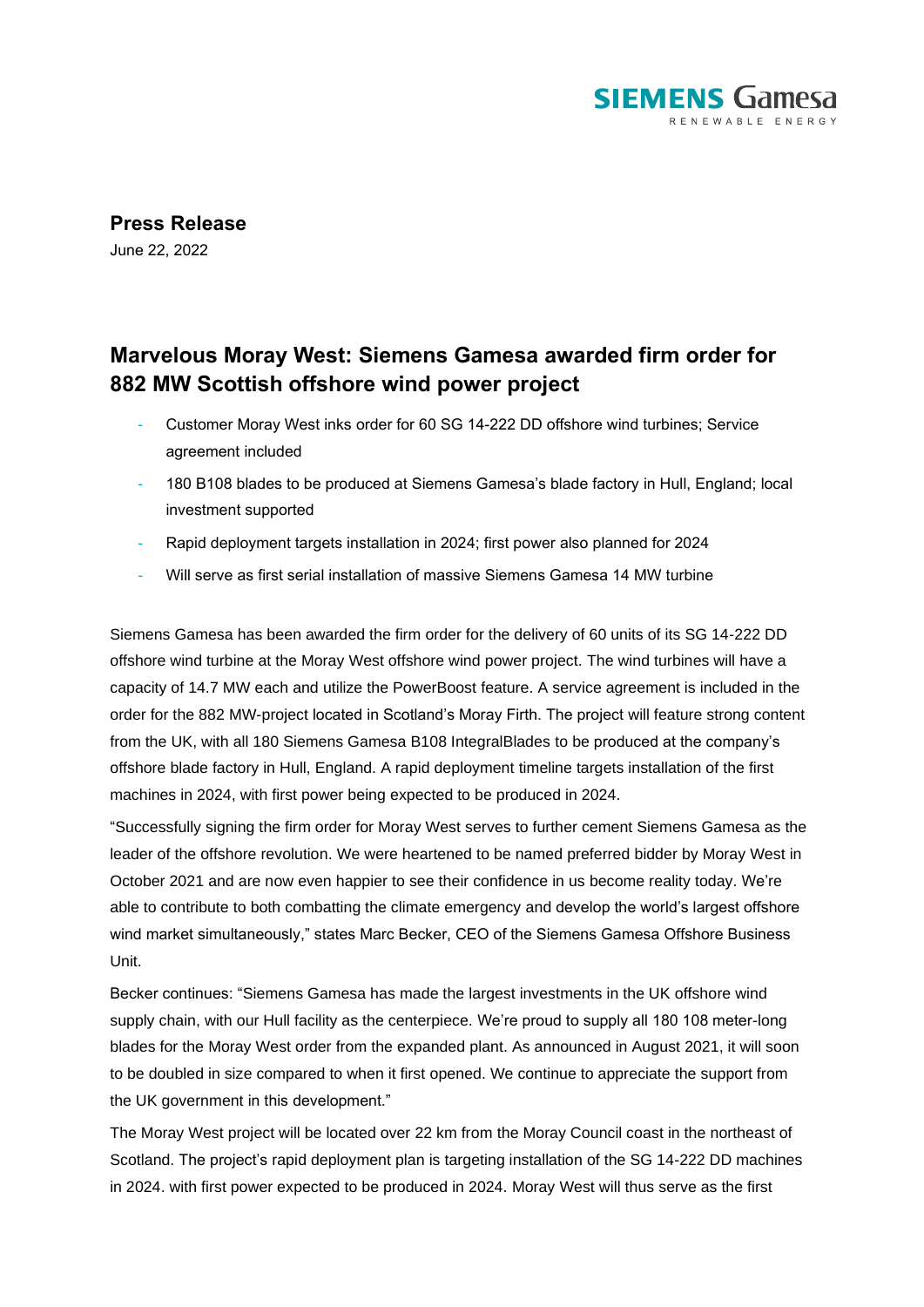

serial installation of Siemens Gamesa's massive 14 MW machine. More than 14 GW of firm orders, preferred supplier agreements, and preferred bidder agreements have been announced for the Siemens Gamesa 14 MW machine, including rotor variants of 222 and 236 meters.

Adam Morrison, Project Director for Moray West, said: "Following the earlier announcement that Siemens Gamesa were the preferred bidder, we are delighted to have finalized agreements for supply and installation of the SG 14-222 DD turbines and their servicing. Siemens Gamesa has a strong track record, and this model will allow the next progression in efficiency for offshore wind power generation. We are particularly pleased that our early commitments to Siemens Gamesa will result in the first of the 108 m blades from the expanded Hull facility being used on Moray West. We look forward to working with Siemens Gamesa to ensure a smooth and safe installation programme from the Nigg pre-assembly port as we move towards generation from this major renewables project – stepping towards Net Zero, increasing energy security and lowering the cost of energy."

Each SG 14-222 DD offshore wind turbine will have a capacity boosted up to 14.7 megawatts and feature a rotor diameter of 222 meters using 108-meter long Siemens Gamesa IntegralBlades. Launched in 2020, the first prototype of the massive machine was installed in 2021 in Denmark.

## **About Siemens Gamesa Renewable Energy**

Siemens Gamesa unlocks the power of wind. For more than 40 years, we have been a pioneer and leader of the wind industry, and today our team of more than 26,000 colleagues work at the center of the global energy revolution to tackle the most significant challenge of our generation – the climate crisis. With a leading position in onshore, offshore, and service, we engineer, build and deliver powerful and reliable wind energy solutions in strong partnership with our customers. A global business with local impact, we have installed more than 122 GW and provide access to clean, affordable and sustainable energy that keeps the lights on across the world. To find out more, visit [www.siemensgamesa.com](http://www.siemensgamesa.com/) and connect with us on social media.

## **Moray West Project ownership:**

The Moray West project is being developed by Ocean Winds. Ocean Winds is the result of a 50-50 joint venture between EDP Renewables (EDPR) and ENGIE for the purpose of offshore wind deployment. [I](https://eur04.safelinks.protection.outlook.com/?url=https%3A%2F%2Fwww.engie.com%2Fen%2Fjournalists%2Fpress-releases%2Fedp-join-forces-create-leading-global-offshore-wind-player%2F&data=05%7C01%7CDavid.Lenti%40siemensgamesa.com%7Cabfe374c962142a1cde408da52982ffa%7C12f921d8f30d4596a6527045b338485a%7C0%7C0%7C637913110840510681%7CUnknown%7CTWFpbGZsb3d8eyJWIjoiMC4wLjAwMDAiLCJQIjoiV2luMzIiLCJBTiI6Ik1haWwiLCJXVCI6Mn0%3D%7C3000%7C%7C%7C&sdata=G06YbvSNzXkZZ4EVZkHb%2BxG7JkepmdpiLZt9efGMJpE%3D&reserved=0)gnitis Group has a minor shareholding in Moray West. In the United-Kingdom Ocean Winds is also the majority shareholder of Moray East, Scotland's largest offshore wind farm.

Ocean Winds has recently been awarded exclusive rights by Crown Estate Scotland to develop a bottom-fixed offshore wind project of at least 1 GW, now named Caledonia, adjacent to the existing Moray East and Moray West seabed lease area."

**Contacts for journalists Siemens Gamesa**